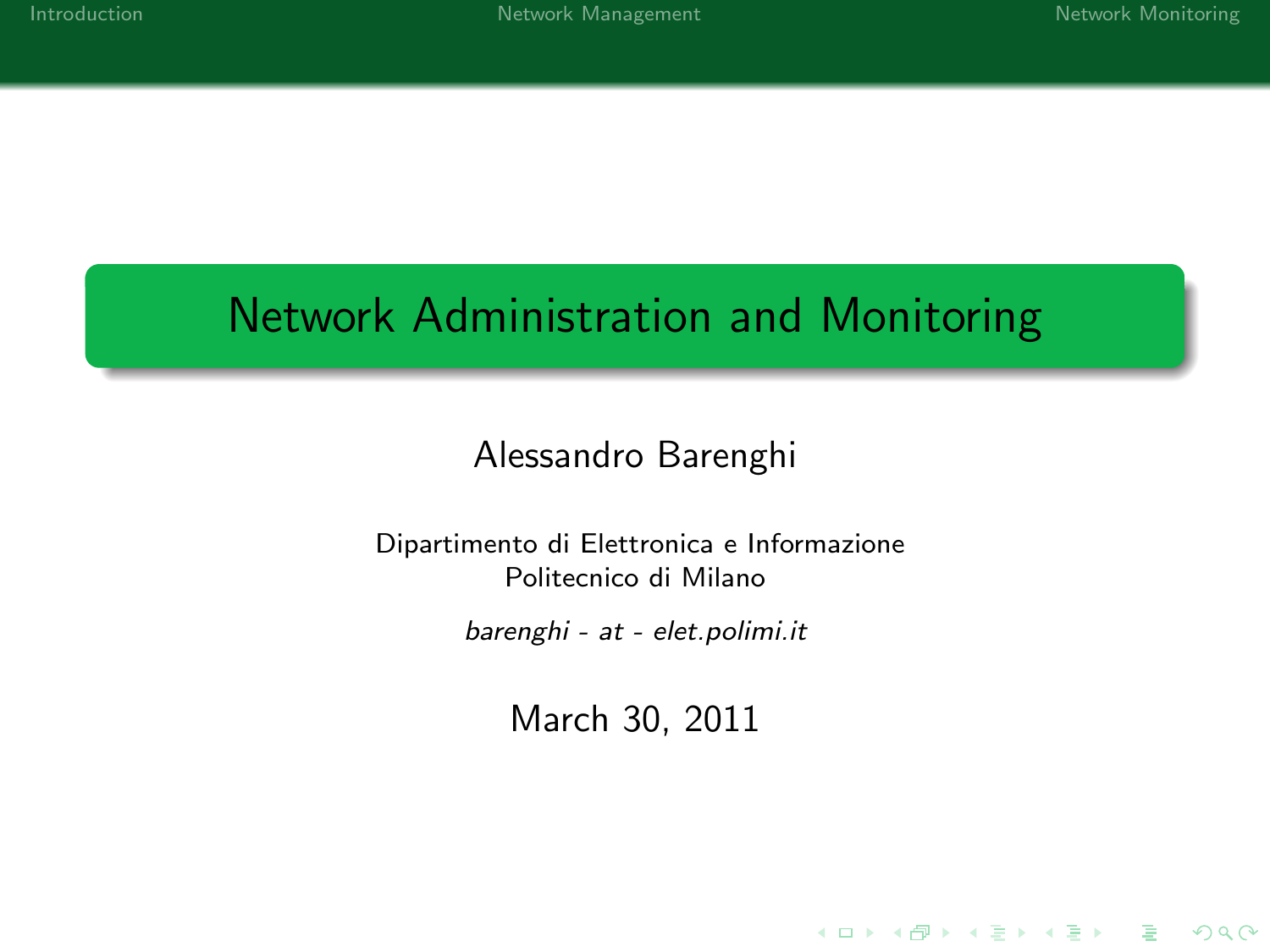K ロ ▶ K @ ▶ K 할 ▶ K 할 ▶ 이 할 → 9 Q @



## What did we do last time?

- **•** Became acquainted with the most common system administration tools
- Learnt to monitor the system state in the large (ps, top)
- Learnt to follow the behaviour of a process at system level (strace)
- <span id="page-1-0"></span>Learnt to monitor the file/socket activity of the processes on the system (lsof)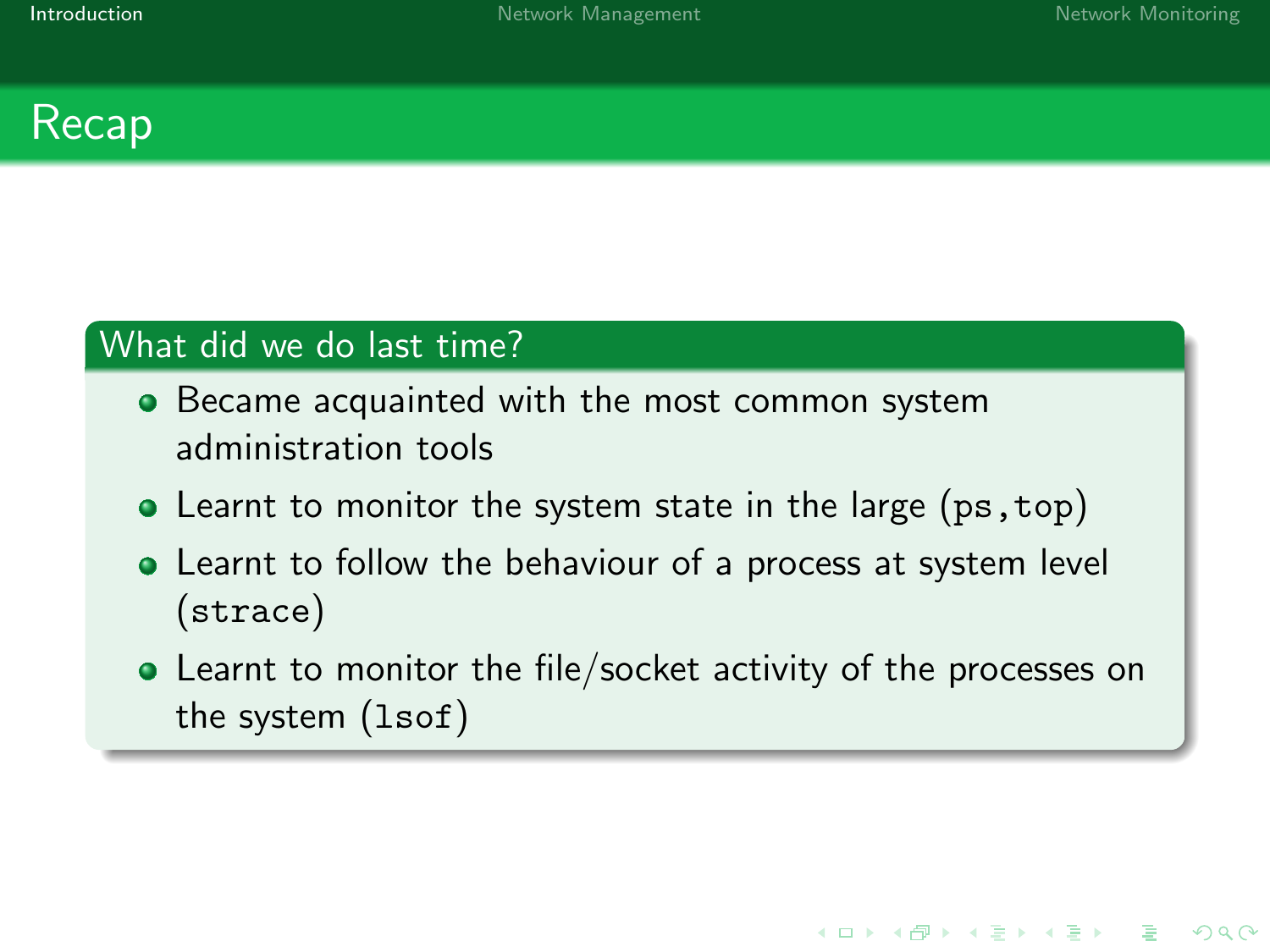**KORK STRAIN A BAR DE ROACH** 

# Network Management

#### Managing the network

- Now that we have the skills to use a system and manage it properly in local ...
- ... we can tackle networking!
- Before starting to employ the system APIs to program, we will learn how to manage the network facilities
- After learning how to manage the networking facilities, we will learn how to inspect the actual network traffic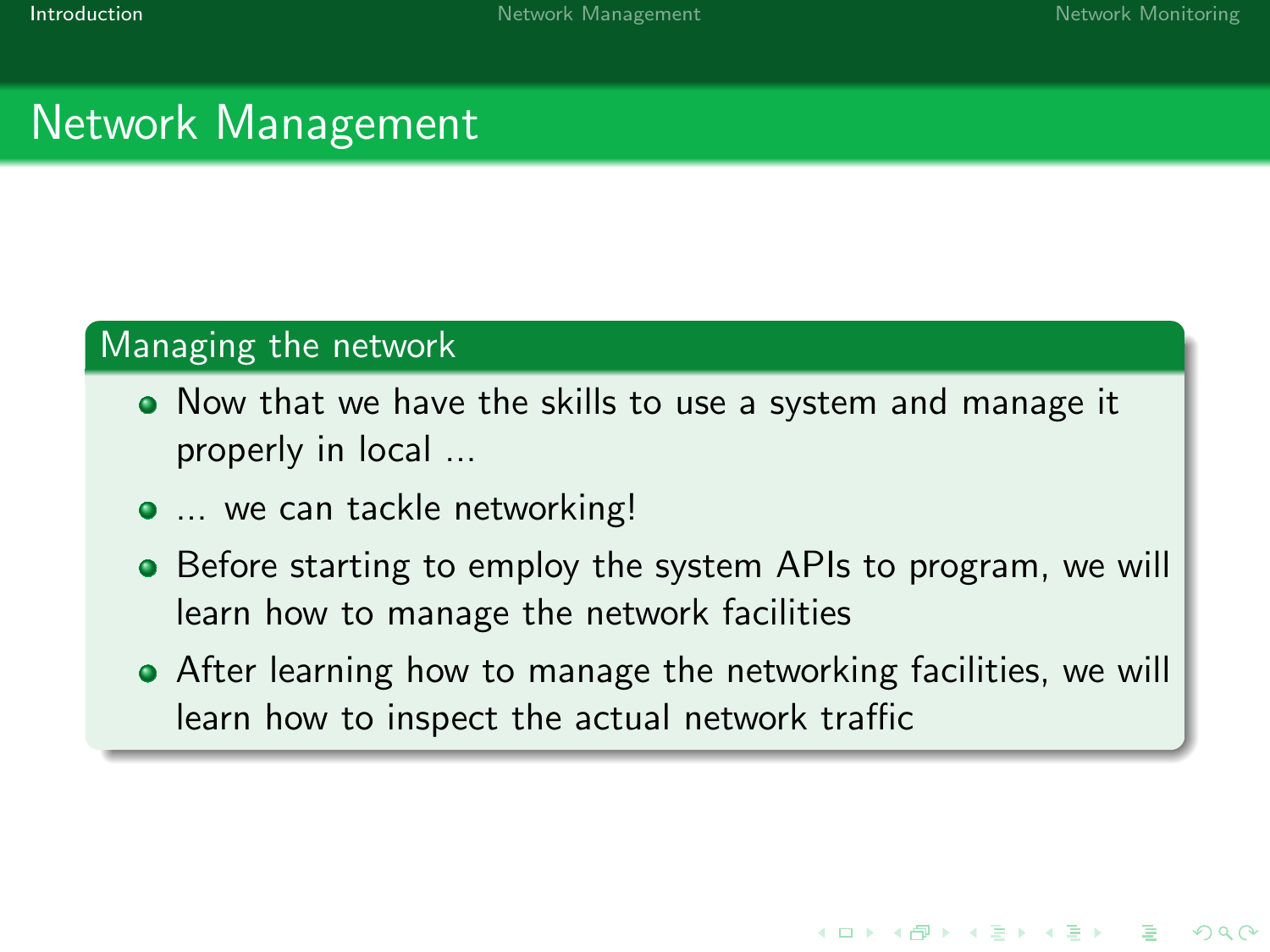**KORK EXTER IT ARE** 

# Network Management Suite

### Managing the network

- Network management is intrinsically split between userspace and kernelspace
- Before 1999 a number of different solutions were employed
- After 1999, the Netlink interface was developed and the IPROUTE2 suite was born
- Old tools are still mantained for compatibility reasons (and widely used)
- <span id="page-3-0"></span> $\bullet$  We will focus on the IPROUTE2 suite, since the old toolset is deprecated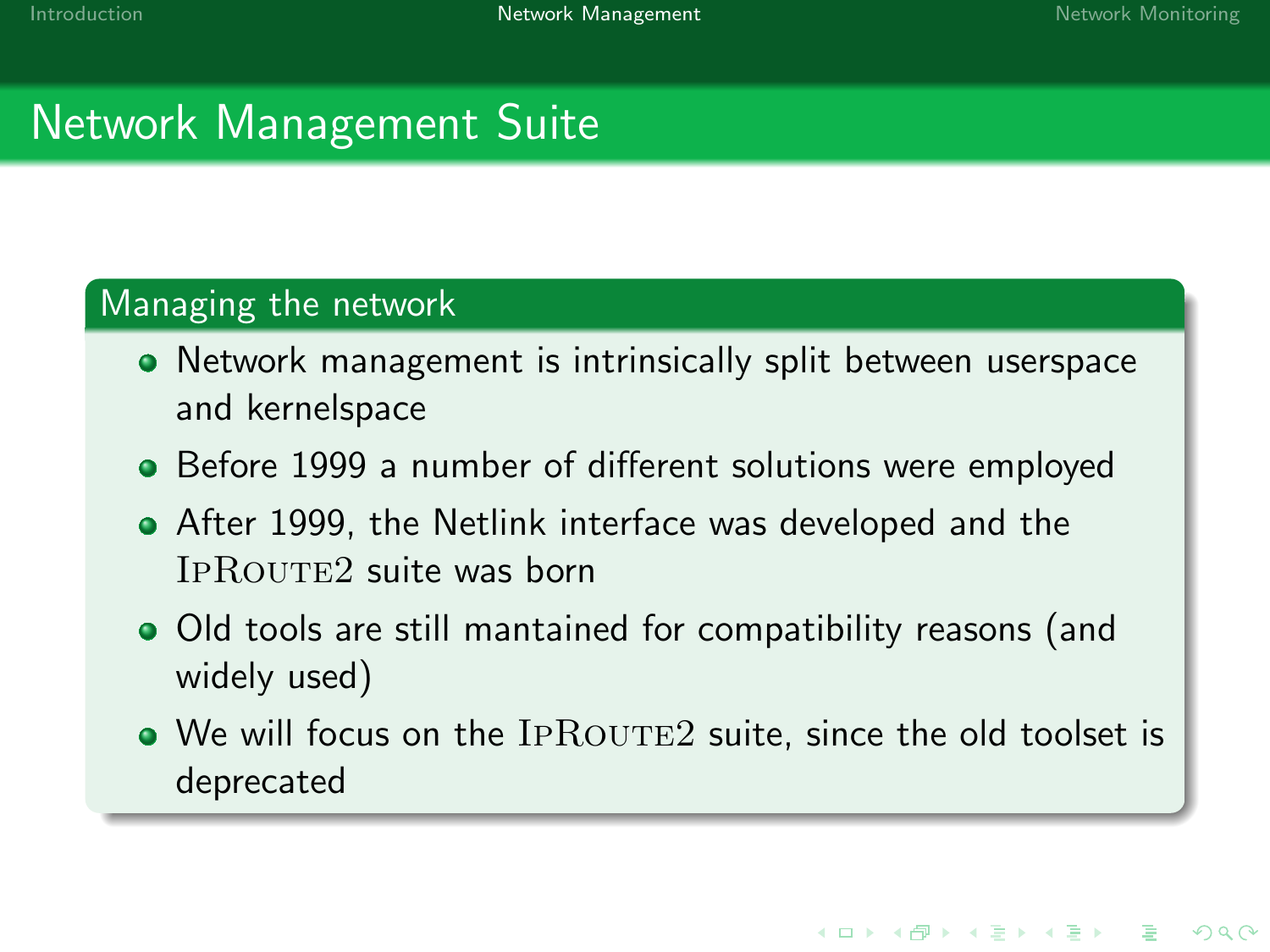# A unified tool : ip

Management of the network is done at each ISO/OSI level from 2 to  $5^1$  :

### One tool to bind them all

- ip commands all share the same structure: ip [options] object command
- ip link and ip neigh manage Level 2 (MAC)
- ip addr and ip route manage Level 3 (IP)
- **•** Level 4 traffic control is demanded to the tc tool

 $1$  Level 1 management is left to digital electronic [cou](#page-3-0)[rse](#page-5-0)[s](#page-3-0)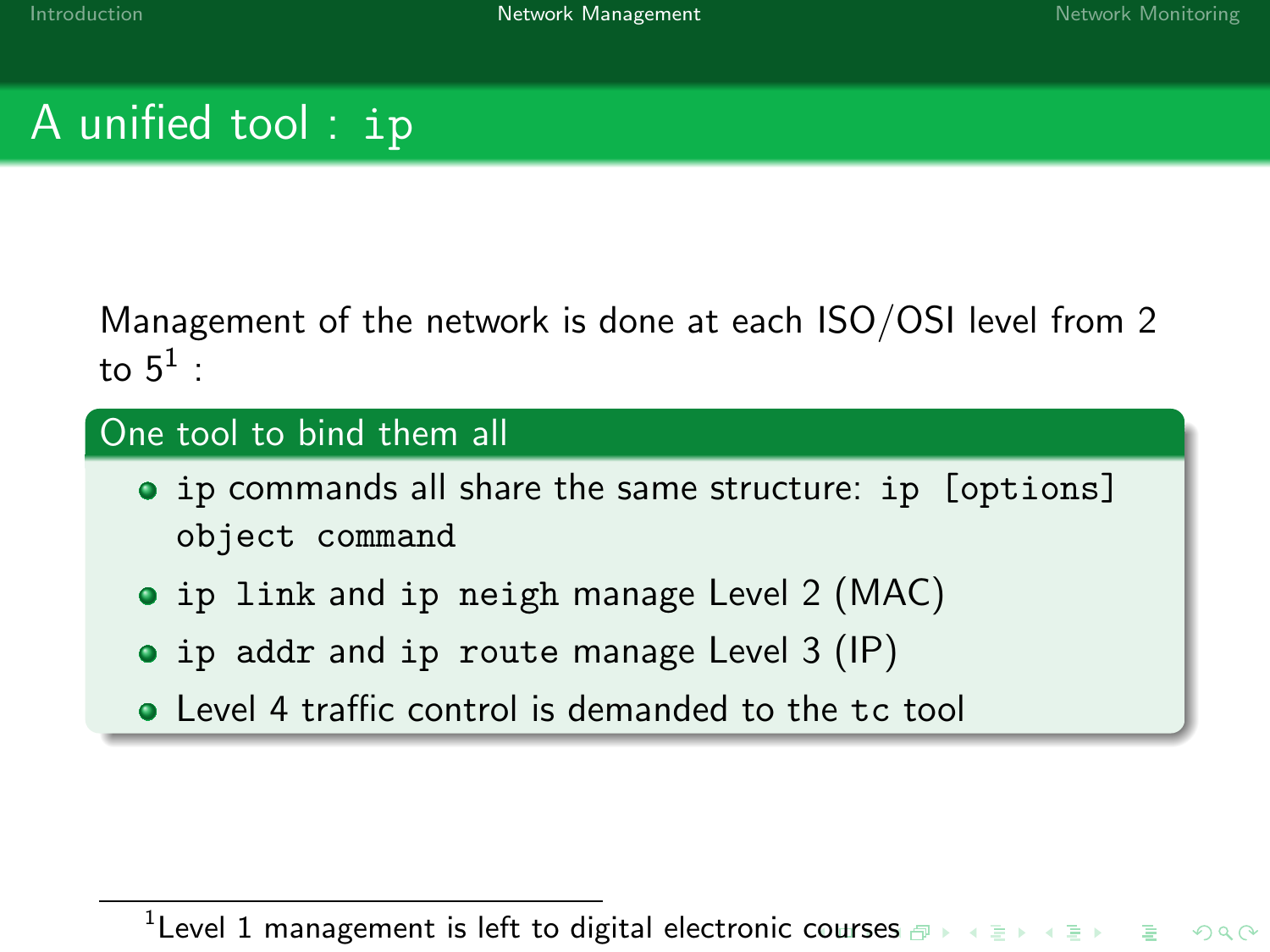**KORK STRAIN A BAR DE ROACH** 

## Inner working

#### The NETLINK protocol

- The whole communication between the tool and the kernel network facilites is via NETLINK protocol
- NETLINK sockets are managed exactly as regular socket as far as primitives go
- Custom tools for communication with the kernel facilities can be written simply in C
- <span id="page-5-0"></span>This provides a unified interface, with a single communication point, reducing safety/security issues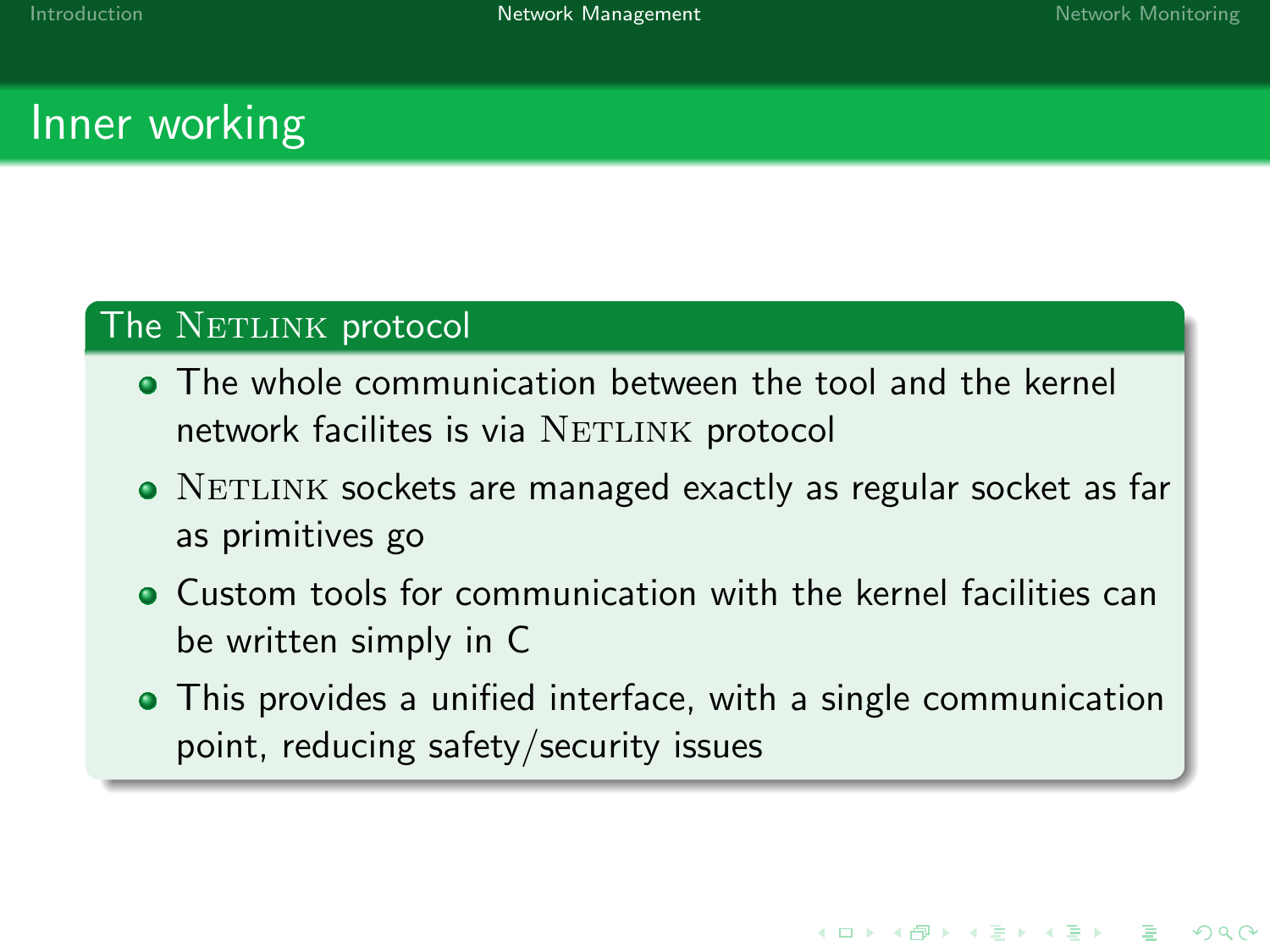**KORK EXTER IT ARE** 

# Link Layer

#### Modifying link layer addresses

- We will deal only with Ethernet (or equivalent) link layer addresses
- The tools support also other, less common, link layers
- ip link show will list all the devices and show their L2 address
- ip link set <device> address <MAC address> changes your current MAC address with something else
- ip link set wlan0 arp [on|off] toggles the ARP protocol, in case you do not want it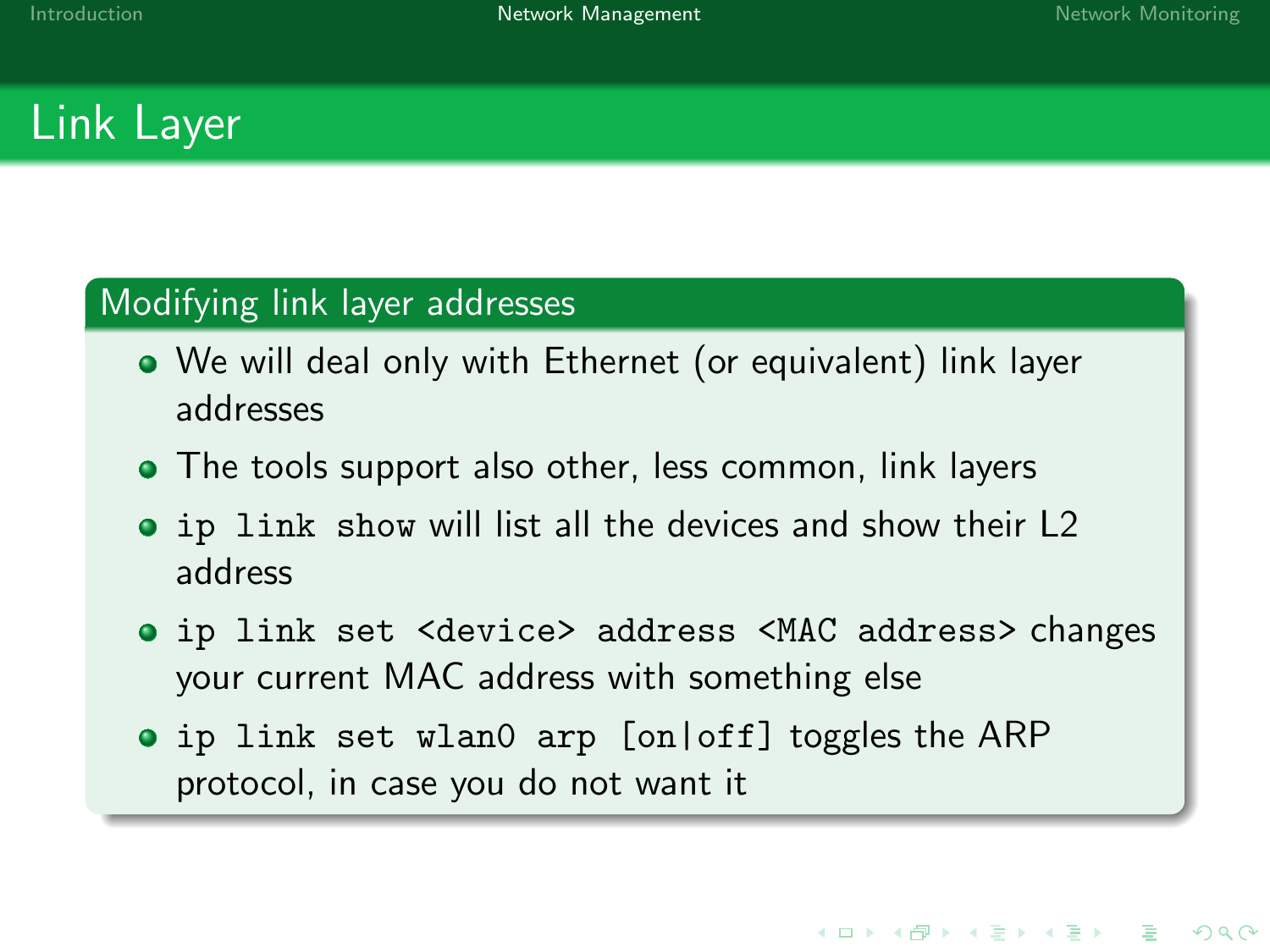# Link Layer

#### ARP Tables Management

- ARP tables bind L2 (MAC) to L3 (IP) addresses and are automatically filled if the ARP is enabled on the device
- ip neigh add <IP address> lladdr <MAC address> dev <device> adds a line to the ARP table
- ip neigh change <IP address> lladdr <MAC address> dev <device> updates a line in the ARP table
- $\bullet$  It is also possible to set the  $\text{NUD}^a$  by hand:
	- permanent: will never change and is used forever
	- noarp: will expire regularly without being checked again
	- reachable: regular behaviour
	- **stale:** forces re-checking

<sup>a</sup>Neighbour Unreachability State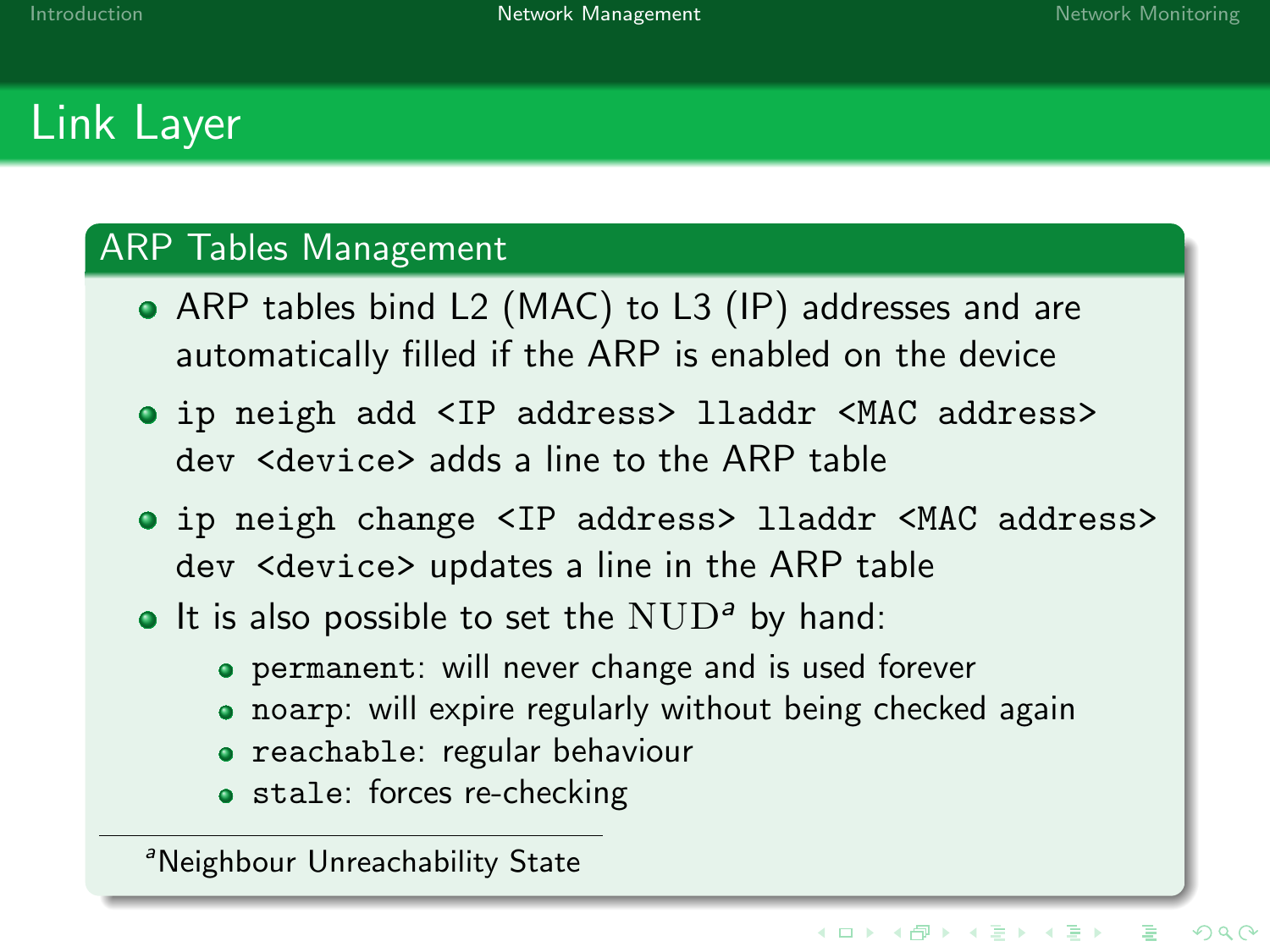**KORK STRAIN A BAR DE ROACH** 

## Network Layer

### IP address

- IP address management is the most common task you'll be performing
- ip address show will simply list the ip addresses assigned to the interfaces
- An interface can be bound to more than a single addresses without the need to create an alias as in old tools
- ip addr add <IP address>/<netmask length> dev <device> will add an address to an interface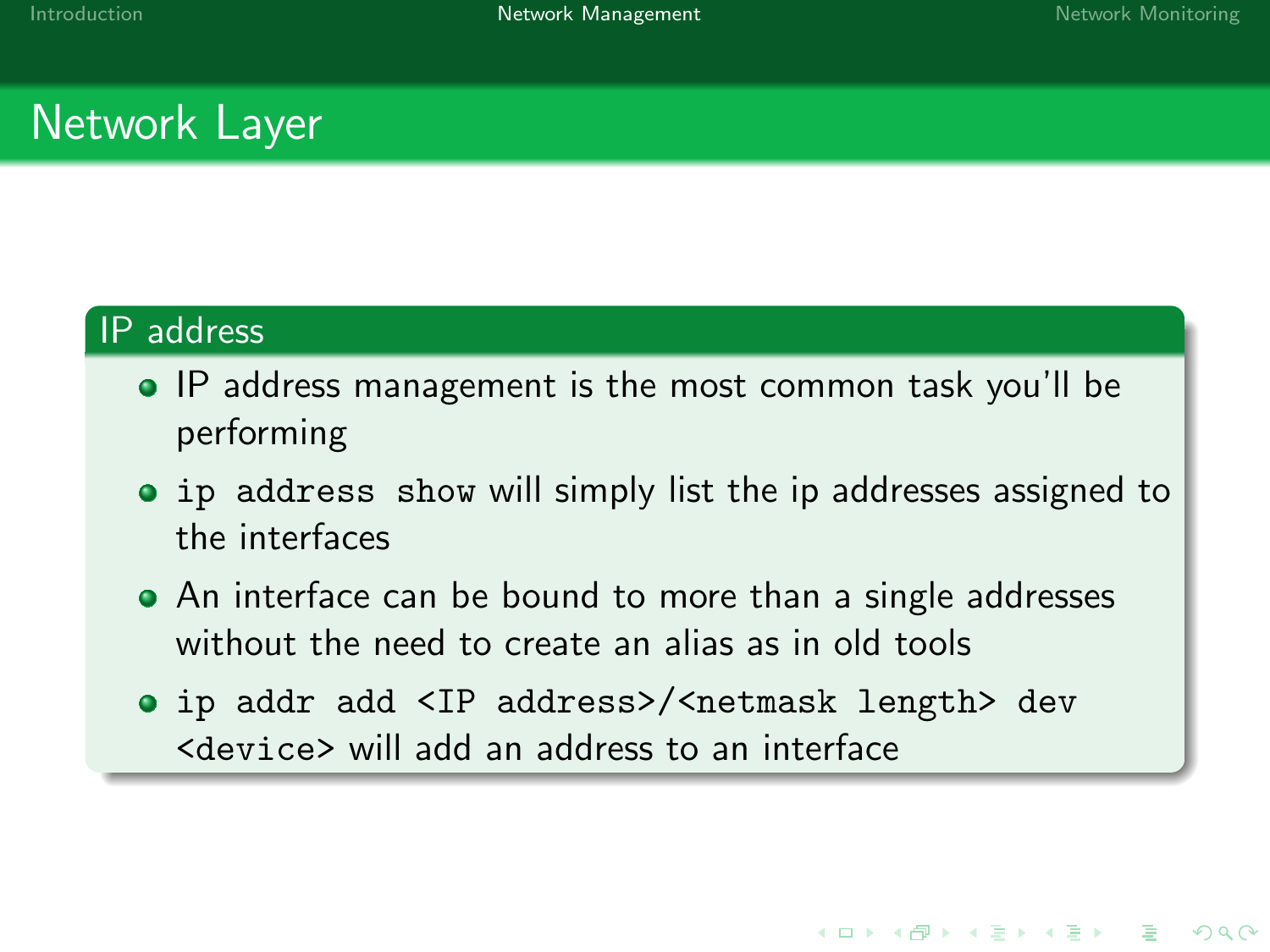# Network Layer

### IP address

- Different addresses with different network masks are dealt in the regular way (since no aliasing may issue)
- In case more than an address with the same mask length is bound to the interface, one will be selected as the default for the traffic generating from the machine
- $\bullet$  the option broadcast  $[+]$ - $|$ address] allows to specify a broadcast address
- ip addr del <IP address>/<netmask length> dev <device> removes an address from the interface
- ip addr flush to <IP address>/<netmask length> will wipe a class of addresses from any interfaces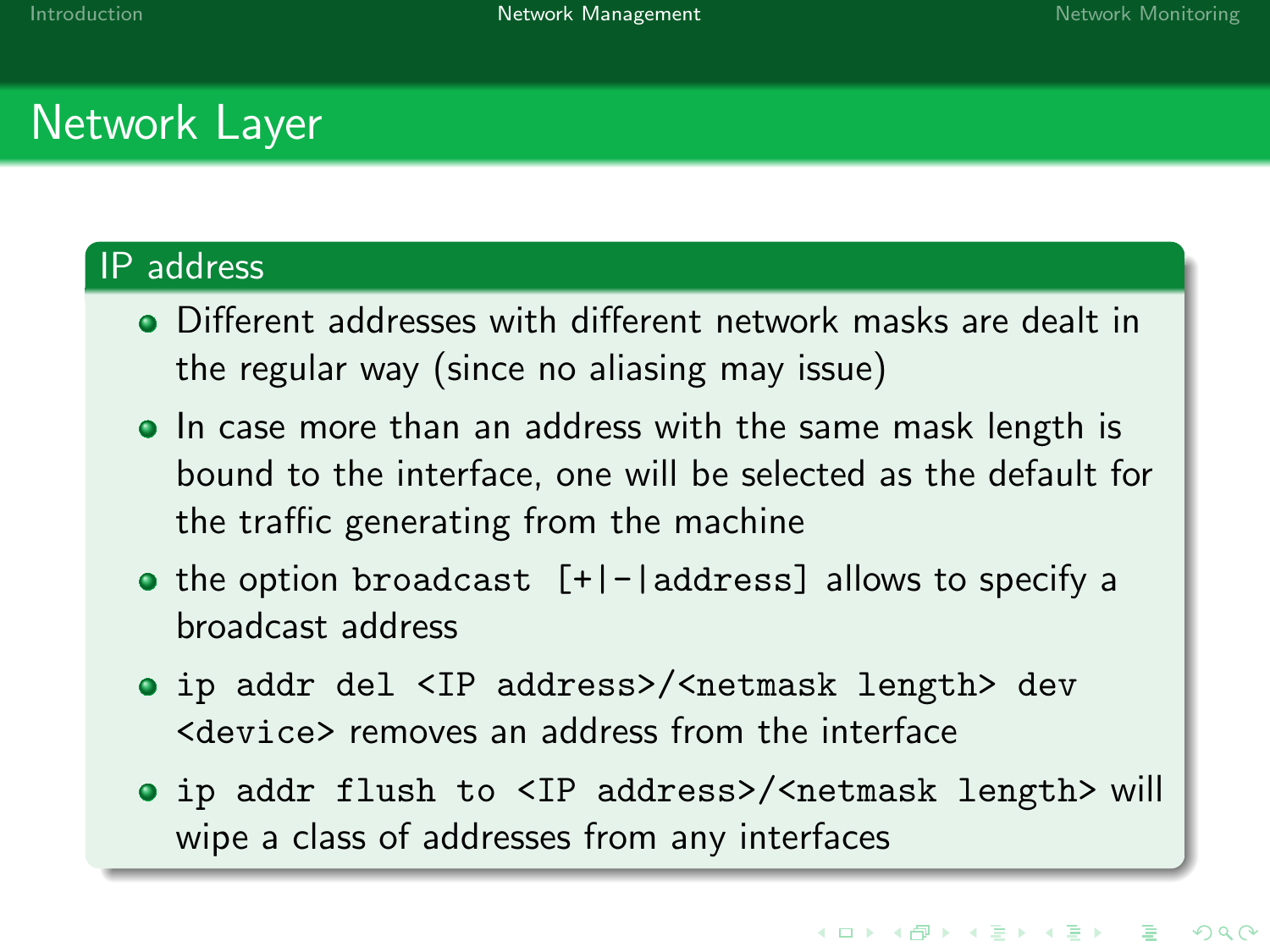# Network Layer

## Routing

- Route table management is still performed via the ip tool
- The IP routing tables perform exactly as you have seen in the previous courses :
	- The address with the longest matching prefix is selected
	- $\bullet$  If two address with the same prefix are matched, the one with matching TOS is selected
	- If both address prefix and TOS match, the first route is selected
- As always , the default route is specified as the 0.0.0.0/0 address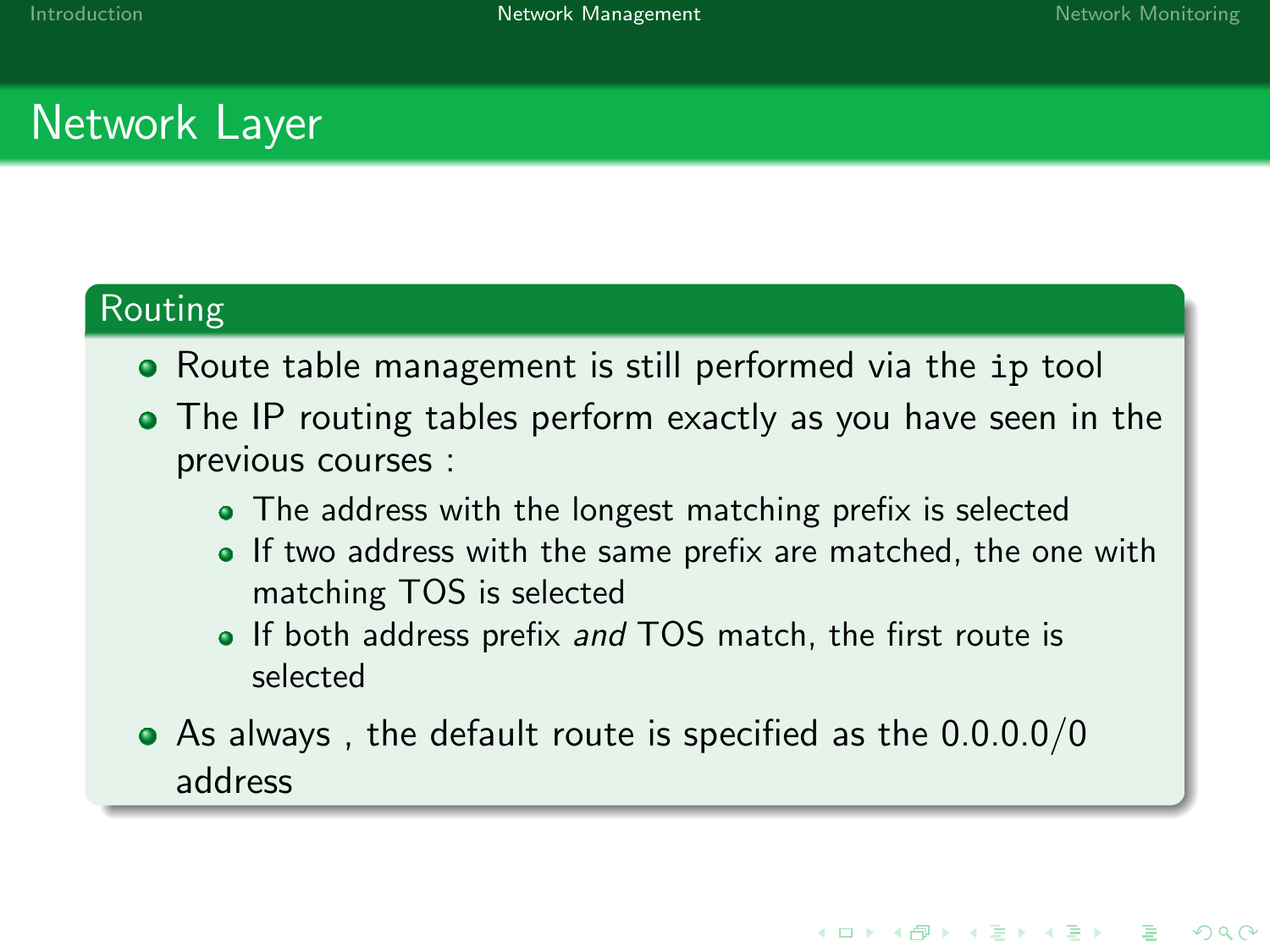# Network Layer

### Routing

- Adding a route is as simple as ip route add <address>/<mask length> via <address>
- You can enforce the packets down a specific interface by adding dev <interface> at the end
- You can specify more than one device, exploiting kernel multipath, but be careful on handling the different addresses!
- To remove a route simply use ip route del <address>/<mask length> via <address>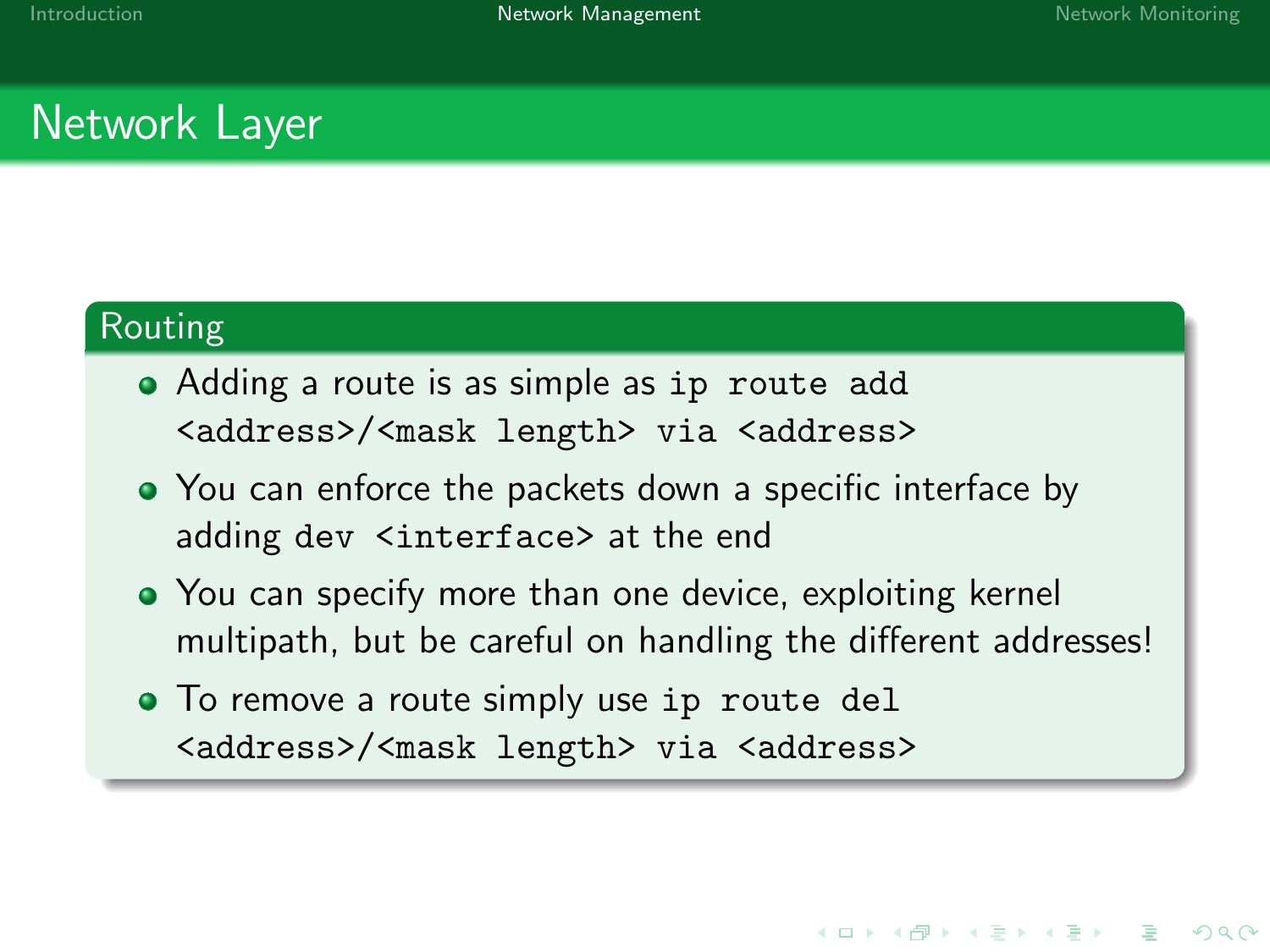# Network Layer

## Routing - 2

- Coherently with the link layer, ip route flush wipes all the routes
- In need to know where your packets are going? ip route get <address</<mask length> will return the route
- ip route show instead shows all the routes on the system
- It is also possible to specify NAT routes via ip route add nat <address> via <router><sup>a</sup>

<sup>a</sup>we will deal with Network Address Translation in details during the NetFilter lessons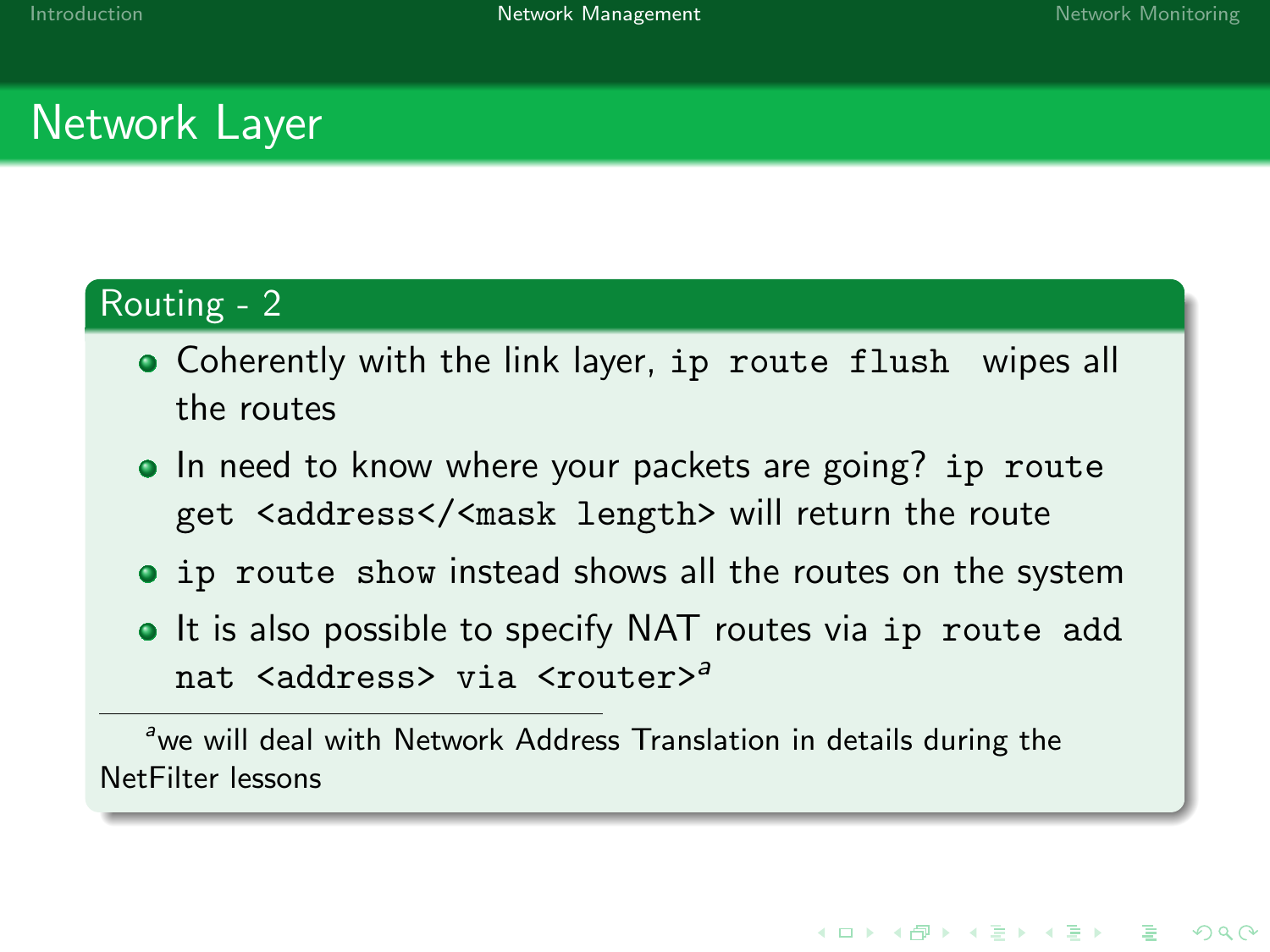# Network Monitoring

### What should we look for?

- Network monitoring relies on either capturing the network traffic or monitoring the connection statuses
- It's useful to debug ill behaved configurations or programs
- **It's also useful to understand whether or not sensitive** informations are passed in clear on the net
- <span id="page-13-0"></span>• A couple of tools are available to perform network monitoring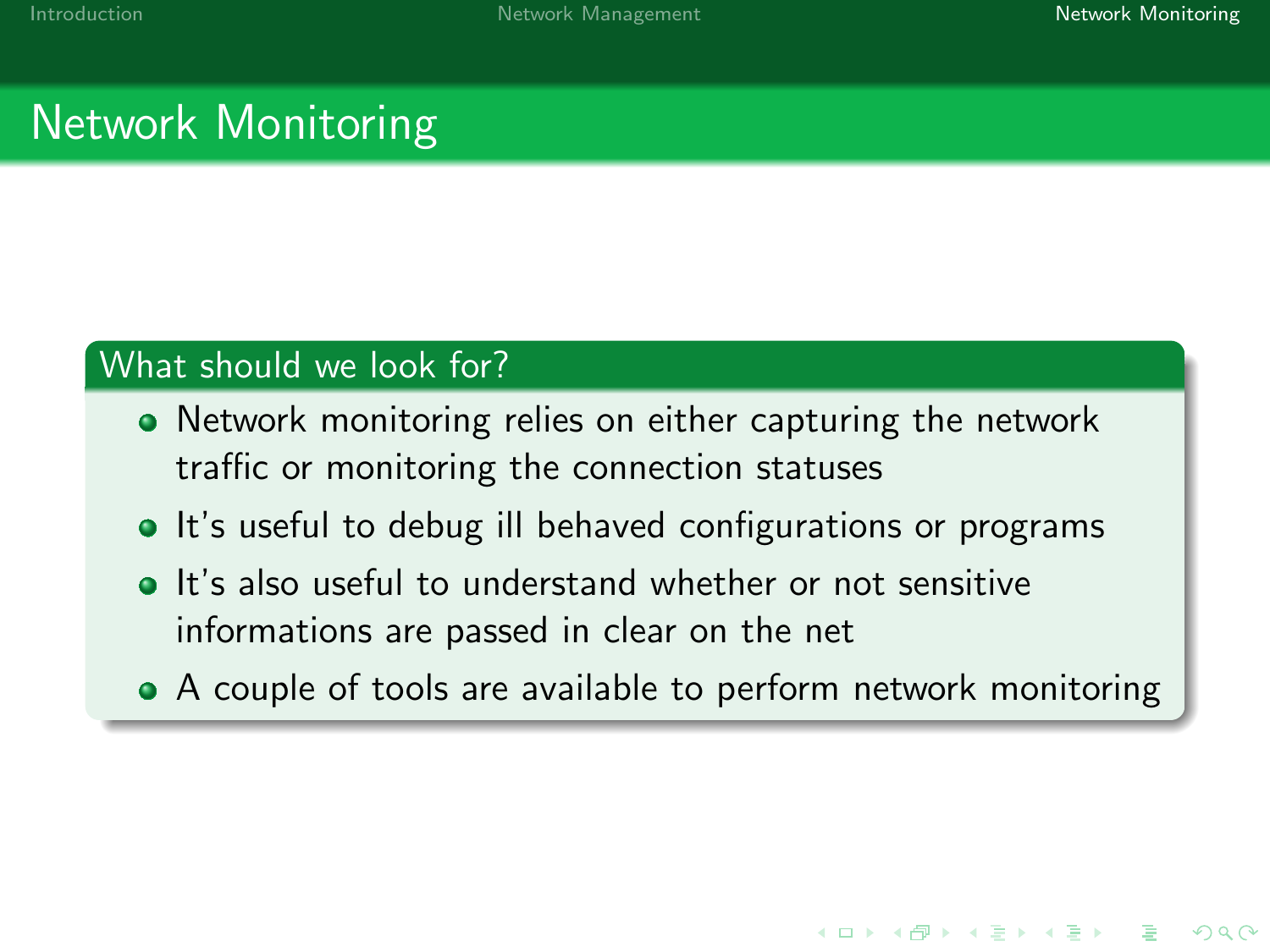# Host Network Status

## The Socket Stats tool ss

- $\bullet$  Socket Stats is a part of the IPROUTE2 suite
- Invoking the tool without parameters lists all the sockets open on the platform
- The output is formatted in such a way to be easy on the eyes when piped into less
- By default the known ports are listed with the service name instead of the port number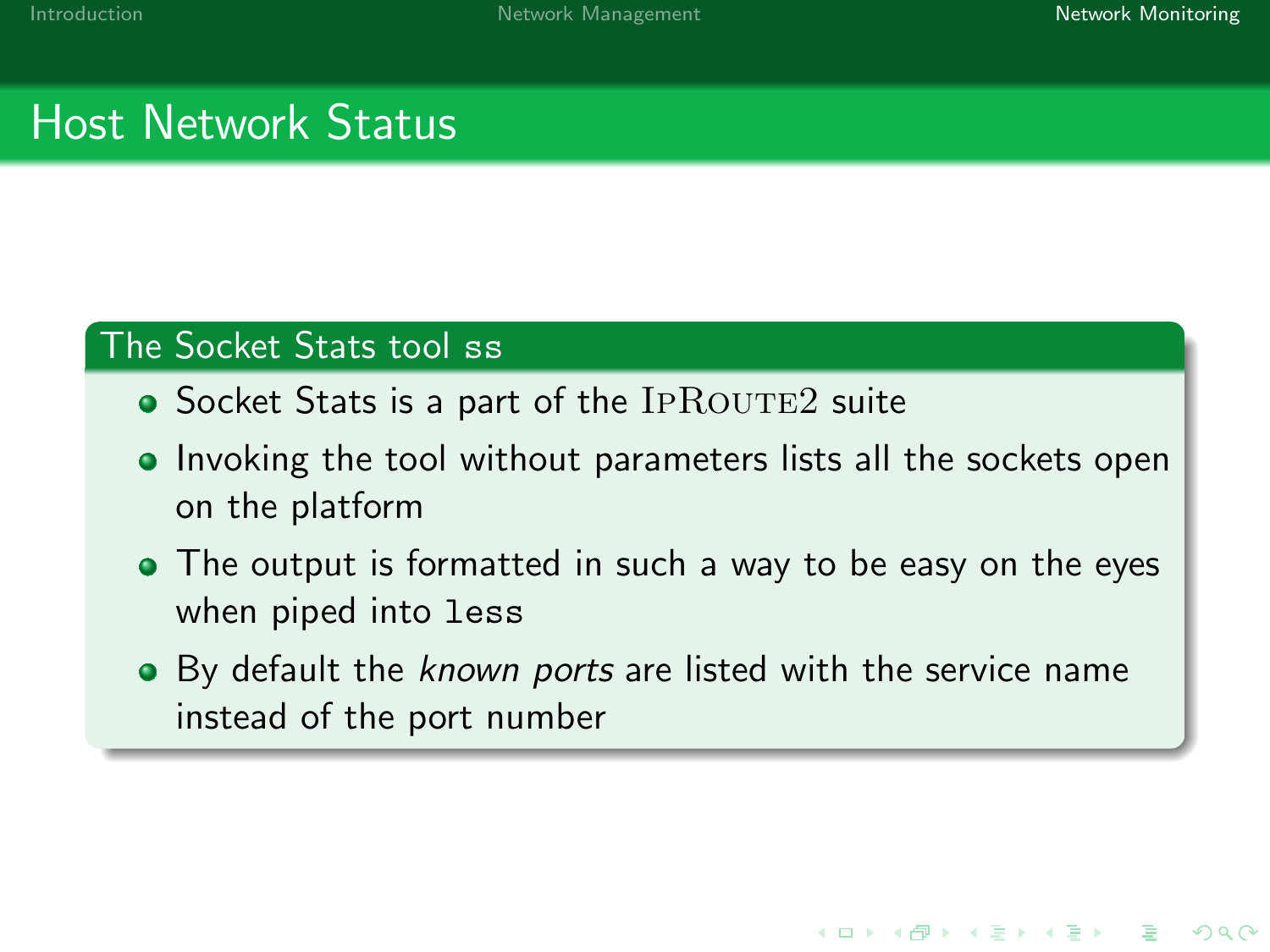# Host Network Status

#### ss: useful options

- The -n option prints the numerical values for the ports
- The -1 option prints only the listening sockets
- The -i option prints extensive infos on the sockets such as the average transmission rate
- The -t | -u | -w options print only TCP, UDP or RAW sockets respectively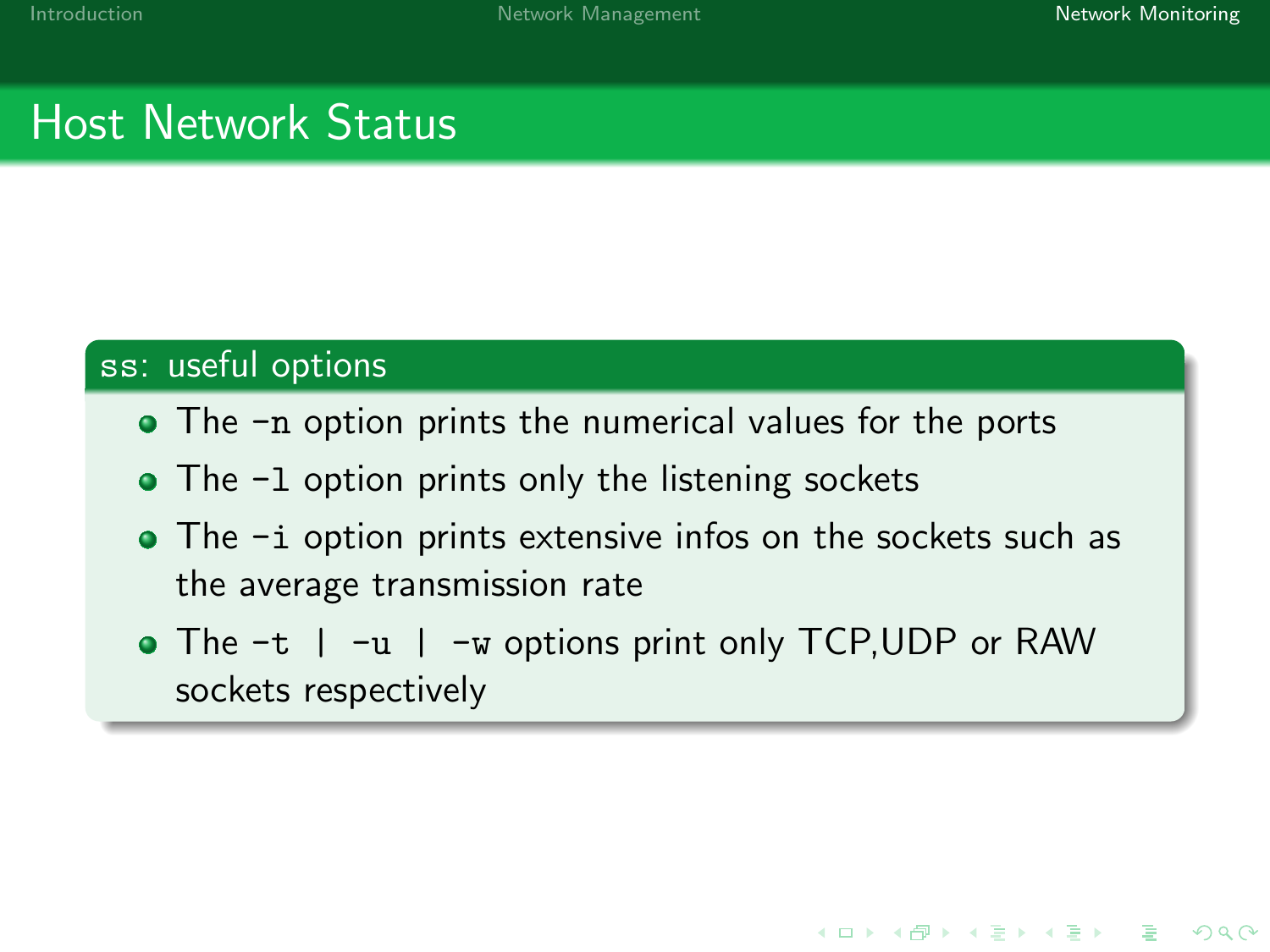# Traffic Dumping

### **Tools**

- A number of tools able to dump the flowing traffic are available
- Almost all of them rely on the libPCap libraries
- We will see
	- A plain dumping tool: tcpdump
	- $\bullet$  A dump  $+$  analyse tool: Wireshark
	- A basic dissection tool: ngrep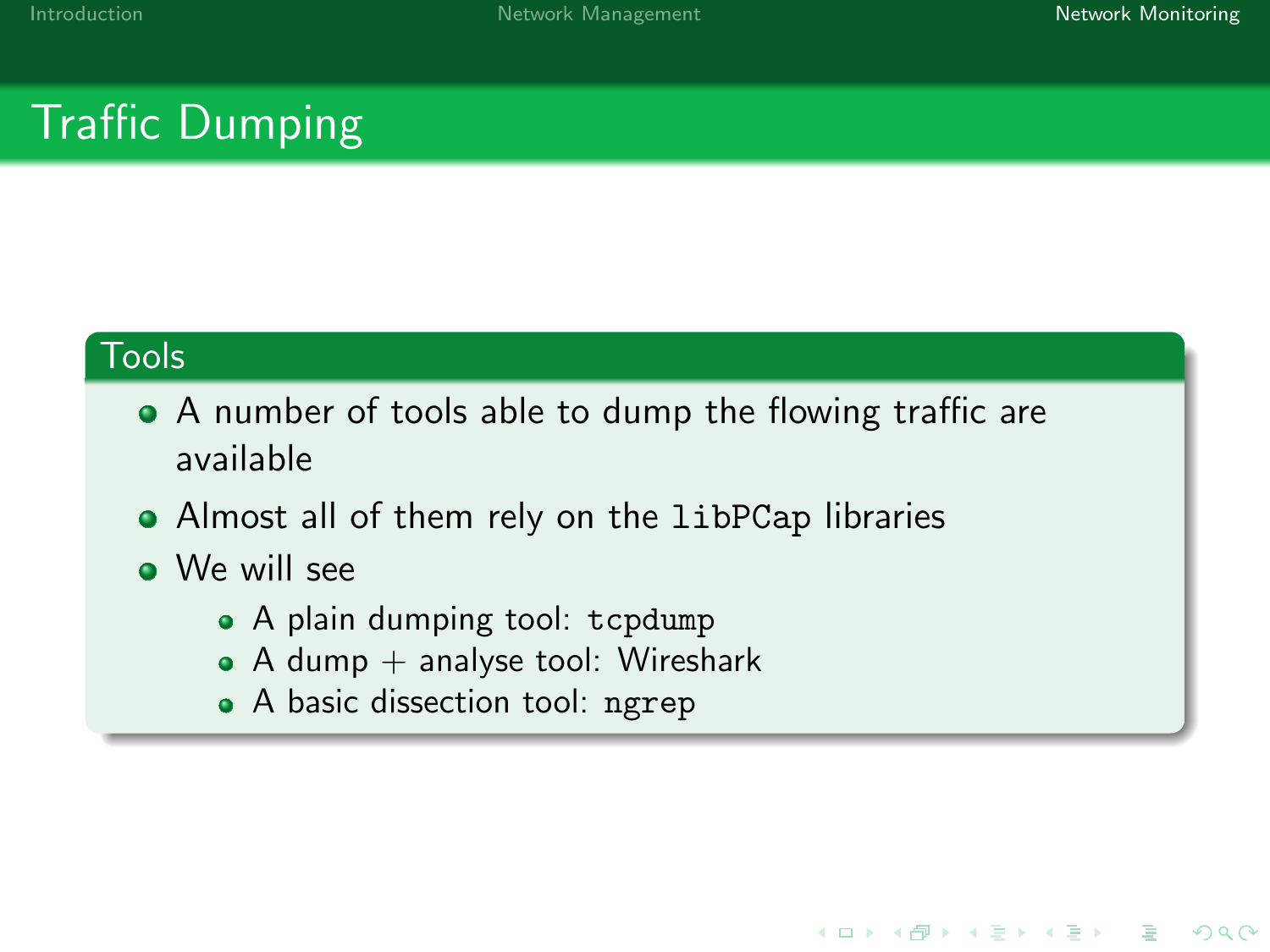# Traffic Dumping

## TcpDump

- tcpdump provides a way to collect packets from one (or more) interfaces
- The default behaviour of the tool is to print out on screen a description of the packets flowing
- $\bullet$  The  $-i$  <device> option restricts the sniffing to a single device
- The -w <filename> saves the eavesdropped packets to a file for "future reuse"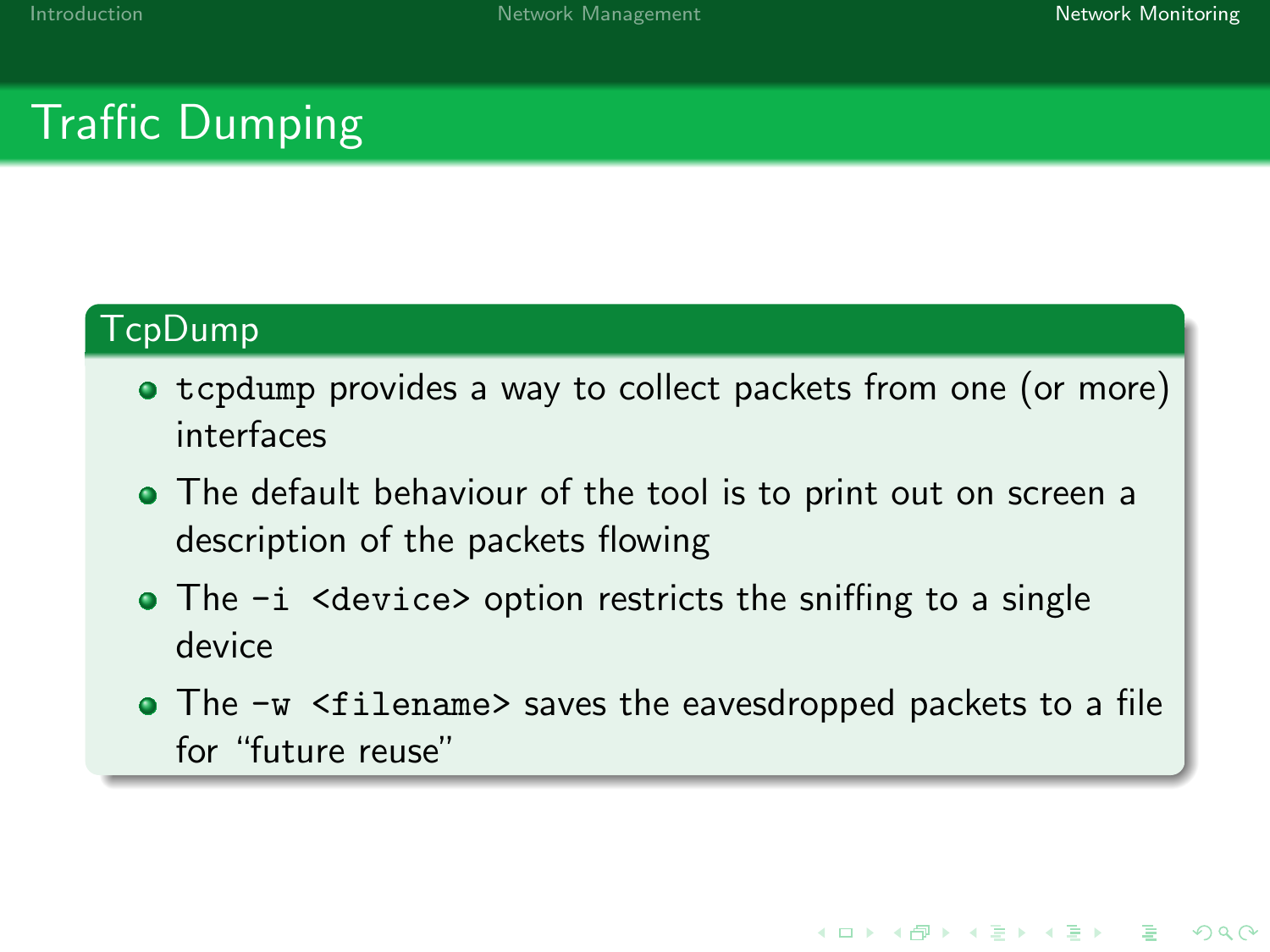# Traffic Dumping

### Wireshark, or "the tool once known as Ethereal"

- In order to perform in depth packet analysis tcpdump is not sufficient
- Wireshark provides a comfortable GUI to dig into the packet contents
- The program is also equipped with a number of protocol dissector covering a large amount of communication protocols
- $\bullet$  We will now see a couple of samples from packet captures<sup>a</sup>

<sup>a</sup>You can get more from here <http://uluru.ee.unsw.edu.au/~tim/zoo/index.html>